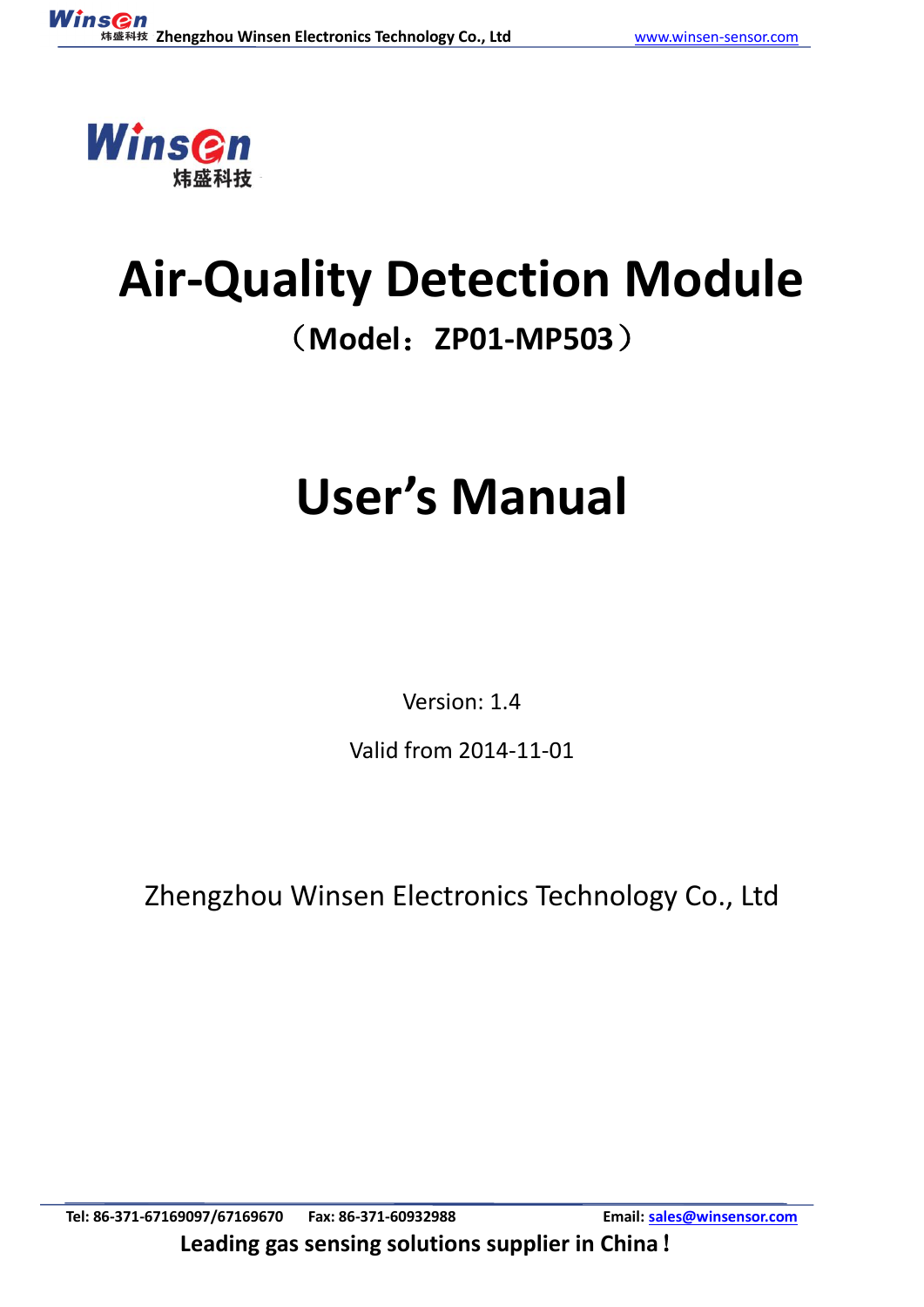## **Statement**

This manual's copyright belongs to Zhengzhou Winsen Electronics Technology Co., LTD. Without the written permission, any part of this manual shall not be copied, translated, stored in database or retrieval system, also can't spread through electronic, copying, record ways.

Thanks for purchasing our product. In order to let customers use it better and reduce the faults caused by misuse, please read the manual carefully and operate it correctly in accordance with the instructions. If users disobey the terms or remove, disassemble, change the components inside of the sensor, we shall not be responsible for the loss.

The specific such as color, appearance, sizes &etc., please in kind prevail.

We are devoting ourselves to products development and technical innovation, so we reserve the right to improve the products without notice. Please confirm it is the valid version before using this manual. At the same time, users' comments on optimized using way are welcome.

Please keep the manual properly, in order to get help if you have questions during the usage in the future.

#### **Zhengzhou Winsen Electronics Technology CO., LTD.**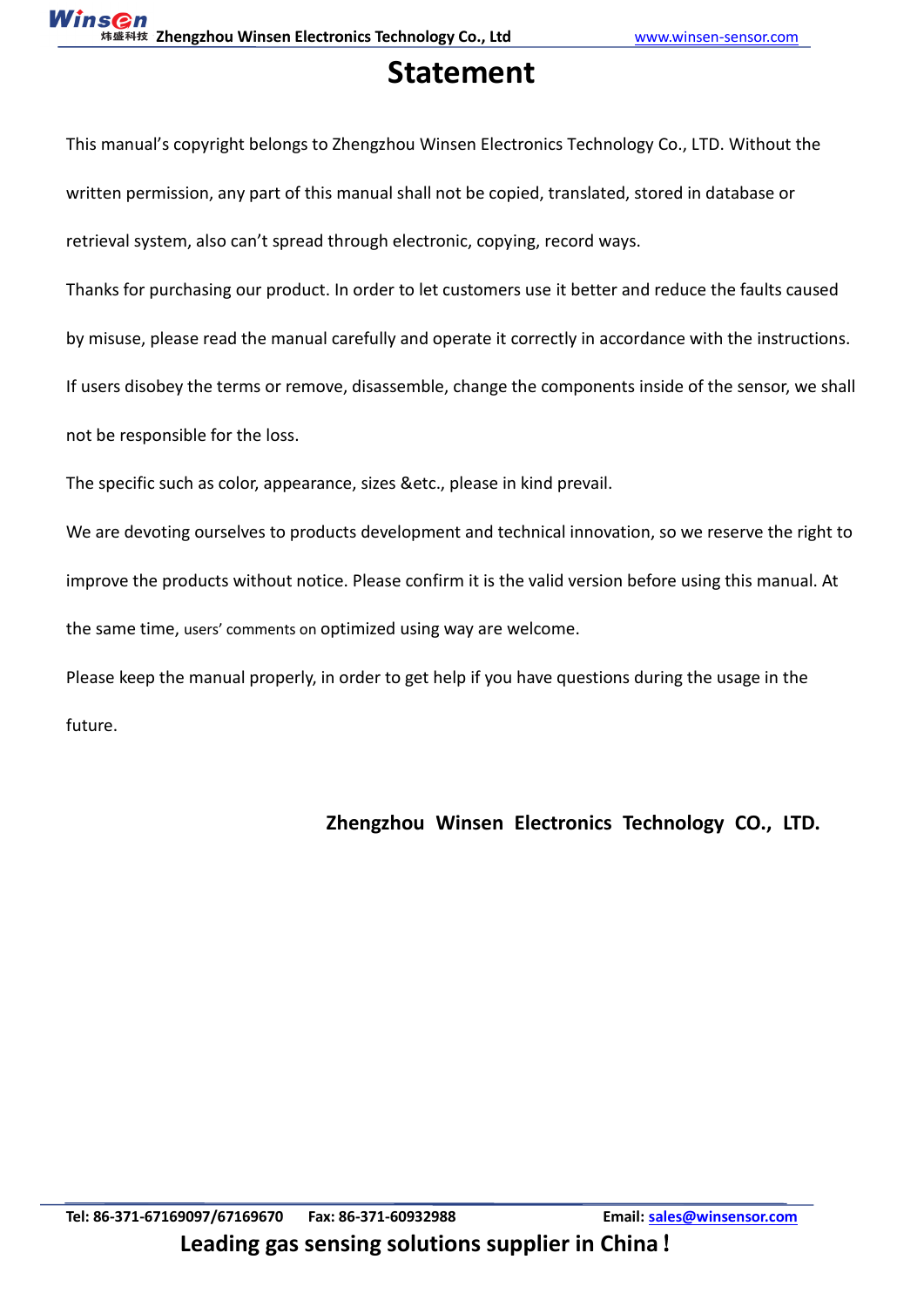## **ZP01-MP503 Air-Quality Detection Module**

#### **Product Description**

ZP01-MP503 air-quality module adopts flat surface semiconductor gas sensor. The module has very high sensitivity to volatile organic gases such as [formaldehyde,](app:ds:formaldehyde) [benzene,](app:ds:benzene) [carbon](app:ds:carbon) [monoxide,](app:ds:monoxide) [ammonia,](app:ds:ammonia) [hydrogen,](app:ds:hydrogen) alcohol and smoke of [cigarette,](app:ds:cigarette) essence &etc. The module has been aging, debugged, adjusted and calibrated. So it has good [consistency](app:ds:consistency) and high sensitivity.



#### **Features**

High sensitivity and good long-term stability Low power consumption, long life Calibrated before shipment 10 seconds to 3 minutes with auto-preheating function Faulty auto-check,high cost-effective

#### **Application**

[Air](app:ds:air) [cleaner,](app:ds:cleaner) fresh-air system, intelligent integrated ceiling, air quality monitor, ventilator, [air-condition.](app:ds:air-condition)

#### **Parameters**

| Sensor                       | Air quality sensor                            |  |
|------------------------------|-----------------------------------------------|--|
|                              | formaldehyde, benzene, carbon                 |  |
| <b>Target Gas</b>            | monoxide, hydrogen, alcohol,                  |  |
|                              | ammonia, smoke of cigarette,                  |  |
|                              | essence &etc.                                 |  |
| Physical Interface           | XH2.54-4P terminal sockets                    |  |
| Output Data                  | $0-3$ grade pollution signal                  |  |
| <b>Working Voltage</b>       | 5.0±0.2V DC (No voltage reverse               |  |
|                              | connect protection)                           |  |
| <b>Output Data</b>           | TTL level (200ohm protected                   |  |
|                              | resistance inside)                            |  |
| <b>Working Current</b>       | ≤60mA                                         |  |
| Warm Up Time                 | $\leq$ 3 min                                  |  |
| <b>Response Time</b>         | $\leq$ 20s                                    |  |
| <b>Recovery Time</b>         | ≤60s                                          |  |
| <b>Operating Temperature</b> | $0\sim$ 50°C                                  |  |
| <b>Operating Humidity</b>    | ≤95%RH                                        |  |
| Storage Temperature          | $-20\negthinspace\negthinspace$ 60 $^\circ$ C |  |
| <b>Storage Humidity</b>      | ≤60%RH                                        |  |
| Size                         | 24×20×15mm (LxWxH)                            |  |
| Weight                       | $\leq 20$ g                                   |  |
| Sensitivity Attenuator       | ≤1%/year                                      |  |
| Life Span                    | $\geq$ 5 years                                |  |

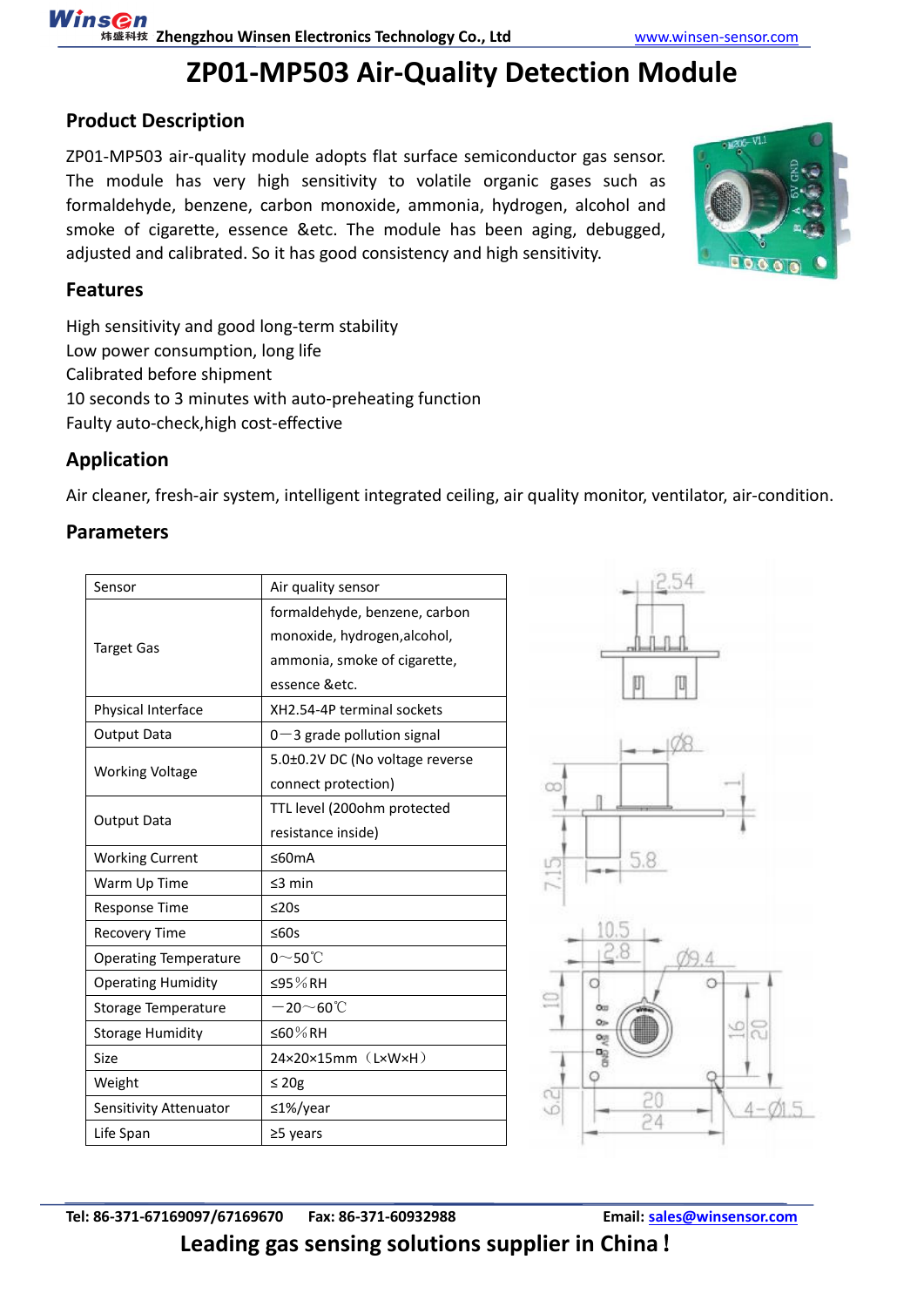#### **Sensitivity Characteristics**



**Contrast of the sensitivity in different gases**

#### **Application of schematic diagram**



#### **Pin definition**

| Pin            | Name | Function      |  |
|----------------|------|---------------|--|
| 1              | GND  | Input power - |  |
| $\overline{2}$ | 5V   | Input power + |  |
| 3              | А    | Output A      |  |
| R              |      | Output B      |  |

| Grade          | Output A | Output B | <b>Pollution Grade</b> |
|----------------|----------|----------|------------------------|
|                | 0V       | 0V       | Clean                  |
|                | 0V       | $+5V$    | Light pollution        |
| $\overline{2}$ | $+5V$    | 0V       | Moderate pollution     |
| 3              | $+5V$    | +5V      | Severe pollution       |

Tel: 86-371-67169097/67169670 Fax: 86-371-60932988 Email: [sales@winsensor.com](mailto:sales@winsensor.com)

**Leading gas sensing solutions supplier in China!**